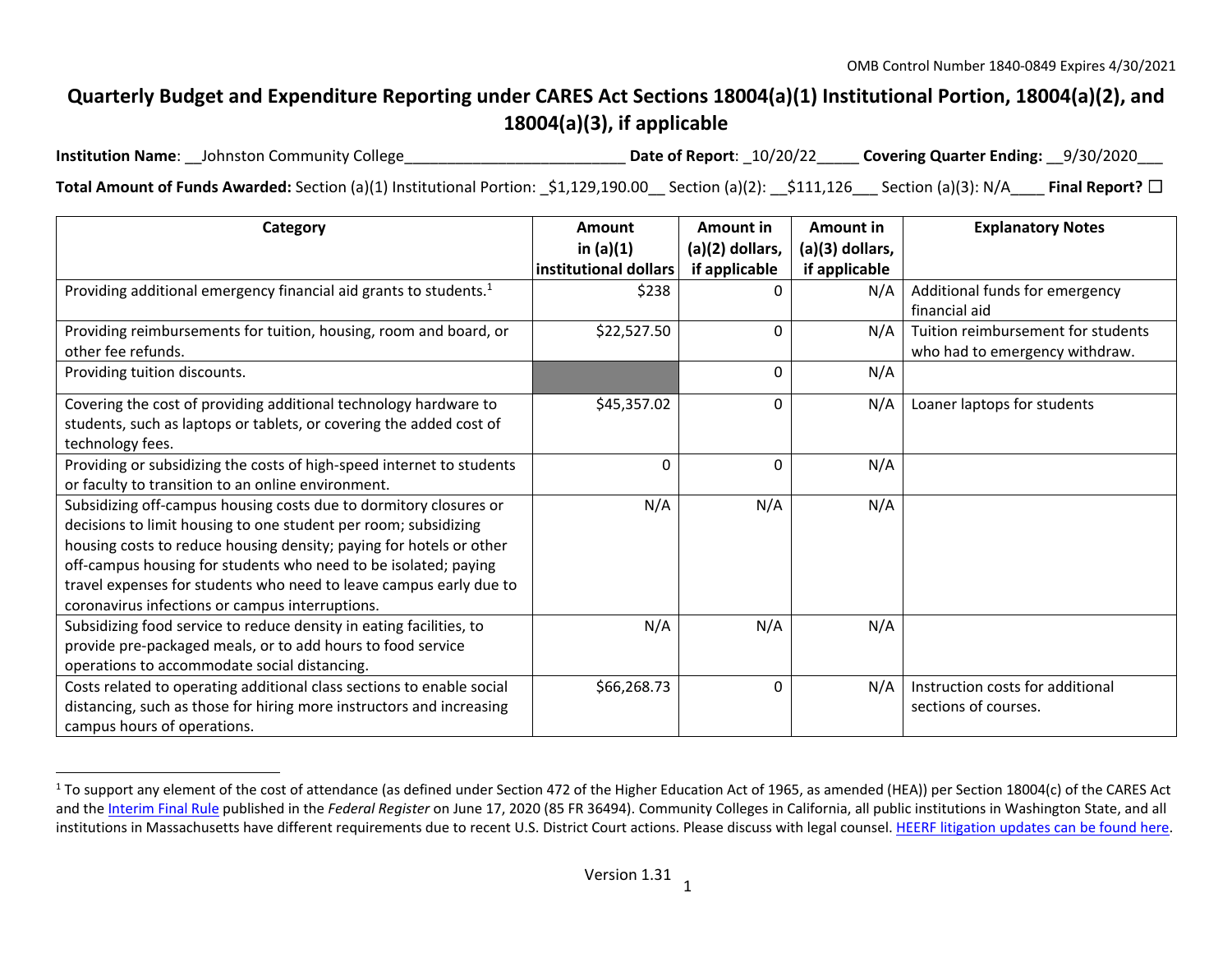OMB Control Number 1840‐0849 Expires 4/30/2021

| Category                                                                | Amount                | Amount in         | Amount in       | <b>Explanatory Notes</b>              |
|-------------------------------------------------------------------------|-----------------------|-------------------|-----------------|---------------------------------------|
|                                                                         | in $(a)(1)$           | $(a)(2)$ dollars, | (a)(3) dollars, |                                       |
|                                                                         | institutional dollars | if applicable     | if applicable   |                                       |
| Campus safety and operations. <sup>2</sup>                              | \$826.17              |                   | N/A             | See additional documentation          |
| Purchasing, leasing, or renting additional instructional equipment      | 23,555.60             | $\Omega$          | N/A             | Science Lab kits for students who had |
| and supplies (such as laboratory equipment or computers) to reduce      |                       |                   |                 | to take science course online.        |
| the number of students sharing equipment or supplies during a           |                       |                   |                 |                                       |
| single class period and to provide time for disinfection between        |                       |                   |                 |                                       |
| uses.                                                                   |                       |                   |                 |                                       |
| Replacing lost revenue due to reduced enrollment.                       |                       | 0                 | N/A             |                                       |
|                                                                         |                       |                   |                 |                                       |
| Replacing lost revenue from non-tuition sources (i.e., cancelled        |                       | \$111,126.00      | N/A             | Lost revenue from child care, book    |
| ancillary events; disruption of food service, dorms, childcare or other |                       |                   |                 | store, vending, the grill, facility   |
| facilities; cancellation of use of campus venues by other               |                       |                   |                 | rentals, and canceled summer camps.   |
| organizations, lost parking revenue, etc.). <sup>3</sup>                |                       |                   |                 |                                       |
| Purchasing faculty and staff training in online instruction; or paying  | $\Omega$              | 0                 | N/A             |                                       |
| additional funds to staff who are providing training in addition to     |                       |                   |                 |                                       |
| their regular job responsibilities.                                     |                       |                   |                 |                                       |
| Purchasing, leasing, or renting additional equipment or software to     | 105959.39             | 0                 | N/A             | See additional documentation          |
| enable distance learning, or upgrading campus wi-fi access or           |                       |                   |                 |                                       |
| extending open networks to parking lots or public spaces, etc.          |                       |                   |                 |                                       |
| Other Uses of (a)(1) Institutional Portion funds. <sup>4</sup>          | 373.63                |                   |                 | See additional documentation          |
|                                                                         |                       |                   |                 |                                       |
|                                                                         |                       |                   |                 |                                       |

<sup>&</sup>lt;sup>2</sup> Including costs or expenses related to the disinfecting and cleaning of dorms and other campus facilities, purchases of personal protective equipment (PPE), purchases of cleaning supplies, adding personnel to increase the frequency of cleaning, the reconfiguration of facilities to promote social distancing, etc.

<sup>&</sup>lt;sup>3</sup> Including continuance of pay (salary and benefits) to workers who would otherwise support the work or activities of ancillary enterprises (e.g., bookstore workers, foodservice workers, venue staff, etc.).

<sup>&</sup>lt;sup>4</sup> Please post additional documentation as appropriate and briefly explain in the "Explanatory Notes" section. Please note that costs for Section 18004(a)(1) Institutional Portion funds may only be used "to cover any costs associated with significant changes to the delivery of instruction due to the coronavirus, so long as such costs do not include payment to contractors for the provision of pre-enrollment recruitment activities; endowments; or capital outlays associated with facilities related to athletics, sectarian instruction, or religious worship."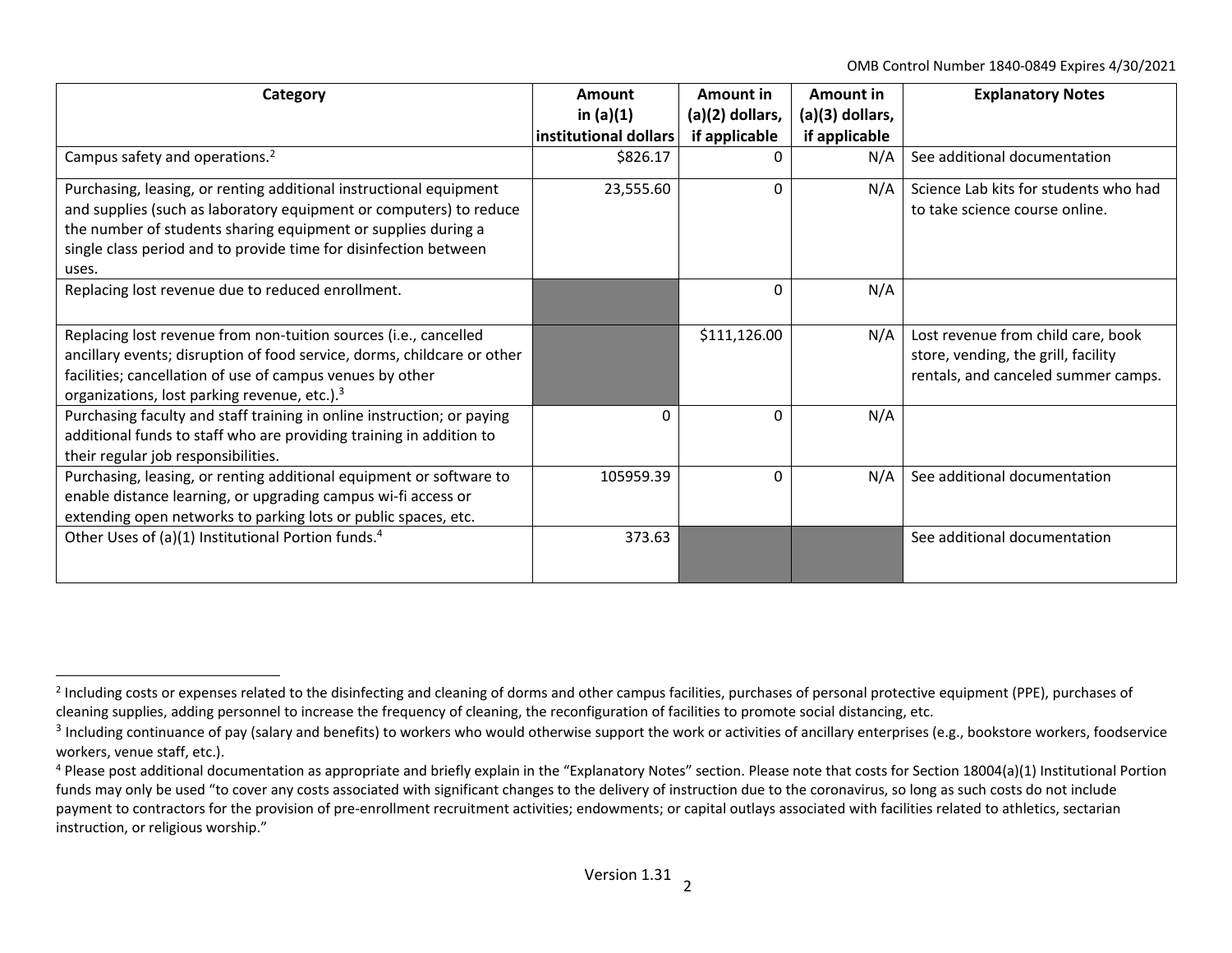OMB Control Number 1840‐0849 Expires 4/30/2021

| Category                                                          | <b>Amount</b><br>in $(a)(1)$ | Amount in<br>$(a)(2)$ dollars, | Amount in<br>$(a)(3)$ dollars, | <b>Explanatory Notes</b> |
|-------------------------------------------------------------------|------------------------------|--------------------------------|--------------------------------|--------------------------|
|                                                                   | institutional dollars        | if applicable                  | if applicable                  |                          |
| Other Uses of (a)(2) or (a)(3) funds, if applicable. <sup>5</sup> |                              | 0 <sup>1</sup>                 | N/A                            |                          |
|                                                                   |                              |                                |                                |                          |
| <b>Quarterly Expenditures for each Program</b>                    | \$265,106.04                 | $$111,126.00$ N/A              |                                |                          |
|                                                                   |                              |                                |                                |                          |
| <b>Total of Quarterly Expenditures</b>                            |                              |                                |                                | \$376,232.04             |

## **Form Instructions**

*Completing the Form*: On each form, fill out the institution of higher education (IHE or institution) name, the date of the report, the appropriate quarter the report covers (September 30, December 31, March 31, June 30), the total amount of funds awarded by the Department (including reserve funds if awarded), and check the box if the report is <sup>a</sup> "final report." In the chart, an institution must specify the amount of expended CARES Act funds for each funding category: Sections 18004(a)(1) Institutional Portion, 18004(a)(2), and 18004(a)(3), if applicable. Section 18004(a)(2) funds includes CFDAs 84.425J (Historically Black Colleges and Universities (HBCUs)), 84.425K (Tribally Controlled Colleges and Universities (TCCUs)), 84.425L (Minority Serving Institutions (MSIs)), 84.425M (Strengthening Institutions Program (SIP)); Section 18004(a)(3) funds are for CFDA 84.425N (Fund for the Improvement of Postsecondary Education (FIPSE) Formula Grant). Each category is deliberately broad and may not capture specific grant program requirements. Explanatory footnotes help clarify certain reporting categories. While some items in the chart are blocked out, please note that the blocking of such items is consistent with Department guidance and FAQs and is not definitive. Provide brief explanatory notes for how funds were expended, including the title and brief description of each project or activity in which funds were expended. Do not include personally identifiable information (PII). Calculate the amount of the Section 18004(a)(1) Institutional Portion (referred to as "(a)(1) institutional" in the chart), Section 18004(a)(2) (referred to as "(a)(2)" in the chart), and Section 18004(a)(3) (referred to as "(a)(3)" in the chart) funds in the "Quarterly Expenditures for each Program" row, and the grand total of all three in the "Total of Quarterly Expenditures" row. Round expenditures to the nearest dollar.

*Posting the Form*: This form must be conspicuously posted on the institution's primary website on the same page the reports of the IHE's activities as to the emergency financial aid grants to students made with funds from the IHE's allocation under Section 18004(a)(1) of the CARES Act (Student Aid Portion) are posted. It may be posted in an HTML webpage format or as <sup>a</sup> link to <sup>a</sup> PDF. A new separate form must be posted covering each quarterly reporting period (September 30, December 31, March 31, June 30), concluding after either (1) posting the quarterly report ending September 30, 2022 or (2) when an institution has expended and liquidated all (a)(1) Institutional Portion, (a)(2), and (a)(3) funds and checks the "final report" box. IHEs must post this quarterly report form no later than 10 days after the end of each calendar quarter (October 10, January 10, April 10, July 10) apart from the first report, which is due October 30, 2020.

<sup>&</sup>lt;sup>5</sup> Please post additional documentation as appropriate and briefly explain in the "Explanatory Notes" section. Please note that costs for Sections 18004(a)(2) and (a)(3) funds may only be used "to defray expenses, including lost revenue, reimbursement for expenses already incurred, technology costs associated with <sup>a</sup> transition to distance education, faculty and staff trainings, payroll incurred by institutions of higher education and for grants to students for any component of the student's cost of attendance (as defined under section 472 of the HEA), including food, housing, course materials, technology, health care, and child care."